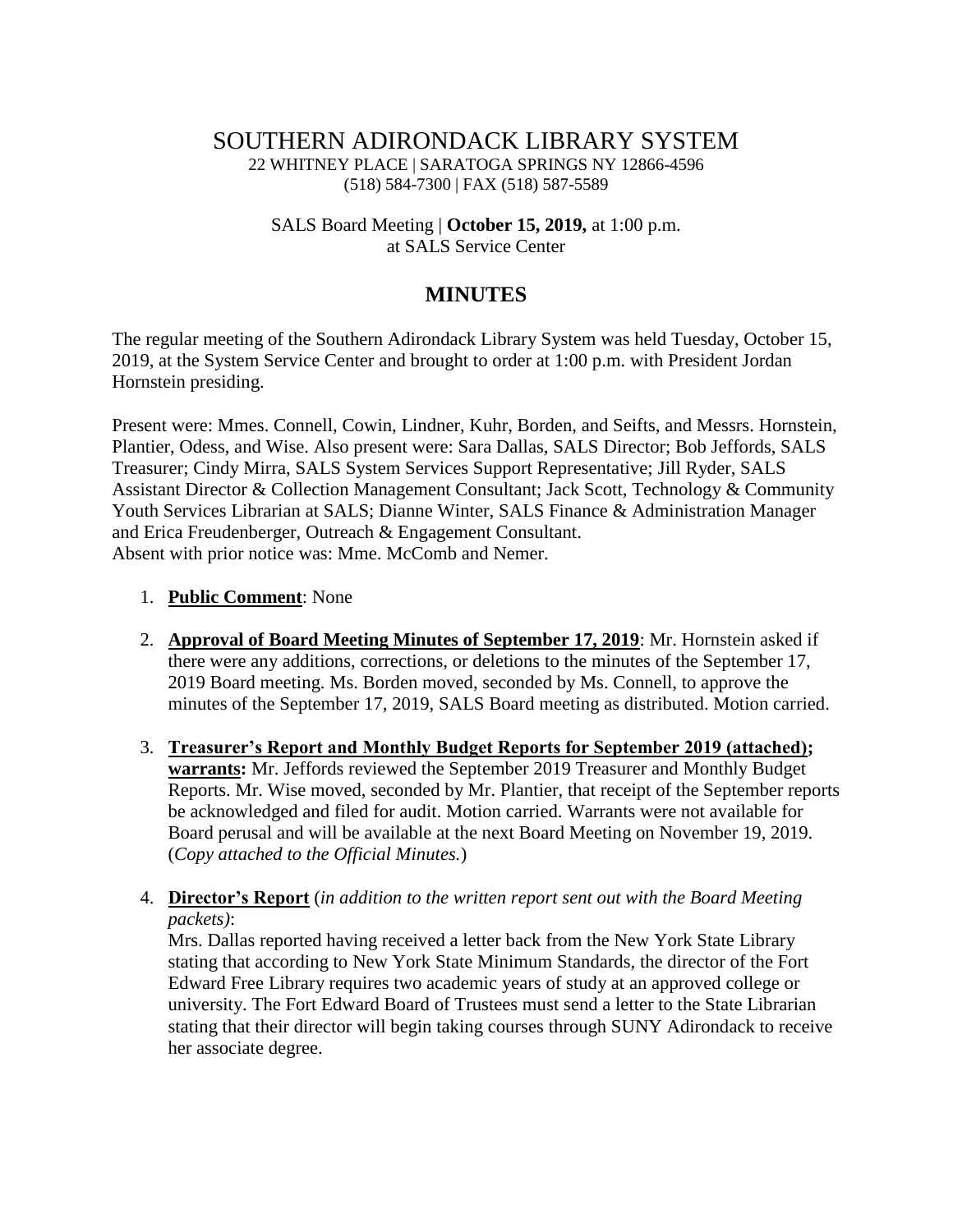Arnoff Global Movers is now providing courier services to Mohawk Valley Library System. SALS will no longer need to pay to transfer materials between SALS and MVLS.

Mrs. Dallas reported that SALS would need to examine the way materials are shared among Upper Hudson Library System and academic libraries, as the projected cost of that service is too expensive.

SALS was awarded the 2019 Shubert Award. The award will be presented at the NYLA Inaugural Banquet from 7:00 p.m.-9:00 p.m. on Friday, November 15, 2019. The Joseph F. Shubert Library Excellence Award is given annually to recognize the achievements of small, medium and large libraries and library consortia in New York State. Named after the late Joseph F. Shubert, former State Librarian, the Award honors libraries or library consortia that have taken significant steps within the past two years to improve the quality of library service to users.

Mrs. Dallas was pleased to announce that SALS also won the Public Library Section's Innovative Program Award. This award recognizes and honors innovative, impactful programming in libraries throughout New York State. The award consists of a plaque for your library and a cash prize of \$1,000.00. The award will be presented to SALS at the NYLA conference. Mrs. Dallas conveyed that she and the SALS staff would like to acknowledge the confidence and support given by SALS Board to the SALS staff which allows the development of these programs. Mrs. Dallas asked Mrs. Freudenberger to say a few words about the Farm 2 Library Program.

Mrs. Dallas requested proposals for facilitators in the SALS Long Range Plan of Service. Mrs. Dallas and SALS staff will review the submissions and choose a facilitator later this month. Funds for the facilitation of the plan are in the 2020 budget. The long-range plan of service will be completed and approved by the SALS Board by October 2020. The board-approved plan of service will then be sent to the New York State Education Department for approval. The new plan will go into effect on January 1, 2021.

NYLA Advocacy Day is Tuesday, February 25, 2020. The date conflicts with the PLA National Conference. Mrs. Dallas will make appointments with legislators in their local offices on alternative dates to share our library stories. Mr. Wise volunteered that he would lead the group participating in Library Advocacy Day in Albany NY. Cindy Mirra will schedule the appointments and work with Mr. Wise.

Mrs. Dallas and the SALS staff continue to work locally and state-wide, sharing information and helping libraries prepare for the census. Mrs. Freudenberger shared information about her census workshop meeting from last week.

Mrs. Dallas reported that there needs to be a budget amendment to cover the cost of the emergency repair work to the heating system, but that will need to be done next month as the total cost has not come in yet.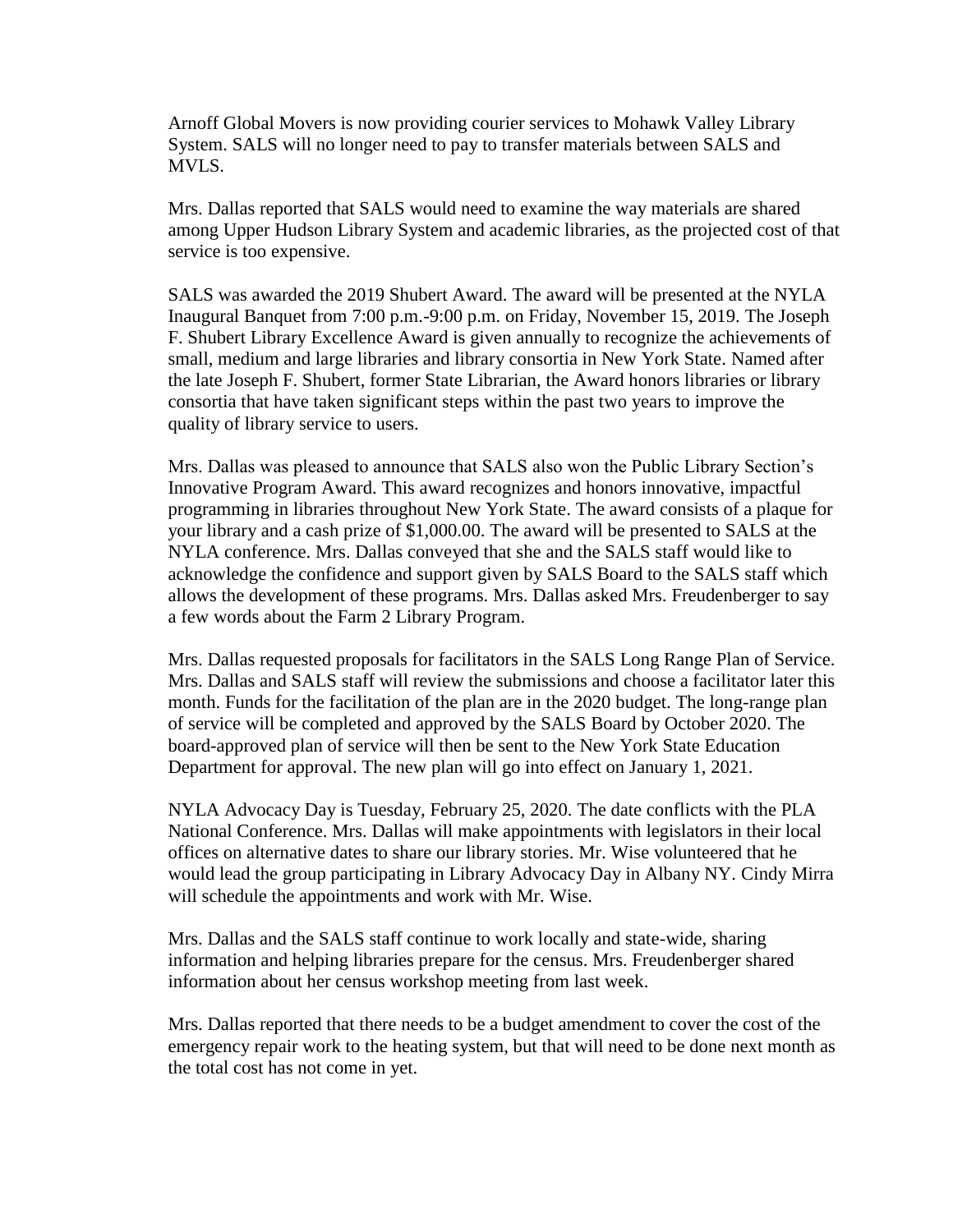The Director of the Long Lake Library, Christine LaRocque, has resigned.

To date, Mrs. Dallas has not heard from any director's regarding the SALS draft 2020 budget.

The SALS Year in Review has been completed and shared with the Board via email. SALS will begin the report and send the evaluation of system services earlier in the year.

Mrs. Dallas reported that a member library was issued a subpoena. Mrs. Dallas contacted the SALS attorney for legal guidance and shared the information with the library.

Mrs. Dallas shared an article that she wrote for *Public Libraries September/October 2019*, titled *Red-State Strategies* with Eric Klinenberg (library advocate, sociologist, author, and professor). He is the author of *Palaces for the People*. He responded with *"Amazing. This will be really useful to many people, including me!"*

*Joint Automation Report*: Mrs. Dallas reported that Michele Largeteau and her staff are working seemingly non-stop to convert to a hosted library database on October 23, 2019.

The JA staff is working closely with member library staff to test and prepare for the conversion. Tomorrow, October 16, 2019, JA will conduct a Q&A session with all the interested library staff to make sure everyone is ready. There may be some service disruptions on October 23, since we are dealing with a great deal of data being transferred to the host servers. Once again, the JA staff and Jill Ryder are reminding library staff to use the backup process, which will allow libraries to circulate their materials.

*Other*: None.

#### 5. **Committee Reports**:

- a. *Audit & Finance (R.Wise, chair)*: No report.
- b. *Building (C. Connell, chair)*: Ms. Connell reported that TBS (Technical Building Services) is currently doing repair work to the SALS building for the glycol leak. The cost is estimated at \$4,575.

Ms. Connell reported that SALS received ten complete applications requesting a total of \$765,940. A chart containing more information is attached to the minutes. The Building Committee has made the recommendation to fund projects at the following levels:

Bolton Free Library: \$19,885 (75%) Town of Ballston Community Library \$107,606 (75%) Galway Public Library \$50,010 (75%) Greenwich Free Library \$15,085 (75%) Inlet Public Library \$11,489 (75%) Town of Indian Lake Public Library \$11,766 (75%)